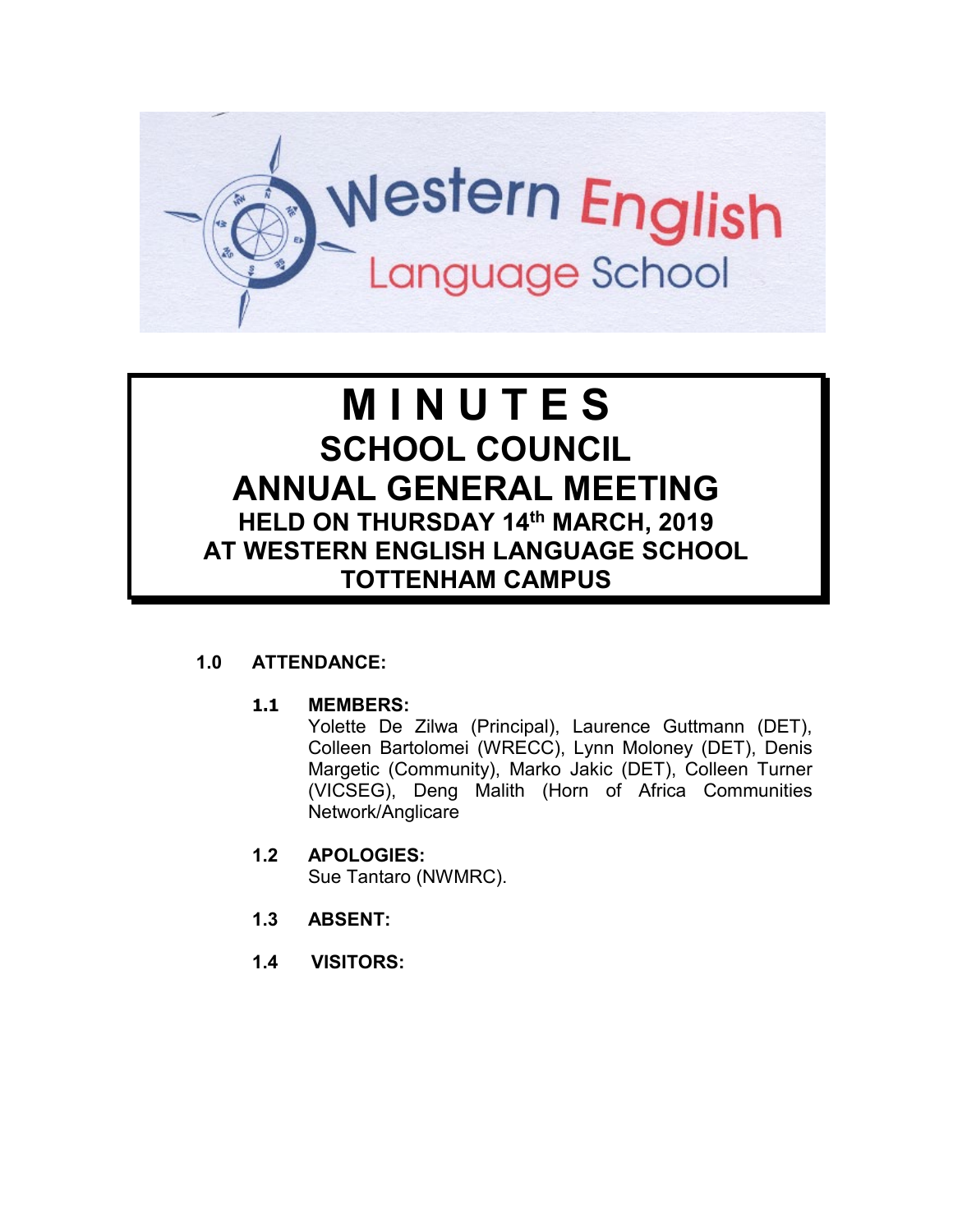**Denis Margetic welcomed School Council members to the 2019 AGM.** 

## **MINUTES OF THE PREVIOUS MEETING:**

**Minutes of Previous Minutes Accepted: Denis Margetic Seconded: Colleen Bartolomei**

### **Recognition -School Council Treasurer:**

- The School Council Treasurer, Denis Margetic on behalf of the School Council President, expressed thanks to the leadership staff especially to the Principal.
- Thank you to all WELS staff for their hard work during the year.
- Best wishes to all teachers, parents and students for the 2019 school year.

## **Recognition - Principal:**

- The Principal acknowledged the School Council President, Denis Margetic, for his great work and constant support of WELS.
- The Principal acknowledged the attendance and dedication of School Council members in 2018.

# **Annual Report to School Community**

- File uploaded on SPOT and attested by WELS Principal and School Council President on 13<sup>th</sup> March 2018.
- 2018 Reports. Very exciting year for WELS. The annual report and AIP have been completed. The Principal thanked all staff for their hard work and dedication which is displayed in a myriad of ways. It is evident that WELS leaders and staff are trendsetters in the EAL community of language schools. A special thank you to Laurence Guttmann and Marko Jakic for their support and confidence with the new online reporting tool, SPOT.
- The report to the community is a public document with specific requirements that must be met such as, Child Safe Standards.

# **2018 Annual Report to the School Community:**

The Principal presented the 2018 Annual Report data to School Council members.

It was noted the Annual Implementation Plan (AIP) for the four year plan, 2018-2022 is not due until 31/3/2019 however the AIP is to be tabled at this meeting as we are not having another School Council meeting until May. The AIP will be endorsed by the SEIL and School Council President. The AIP is generated on SPOT once the campus has comparison data.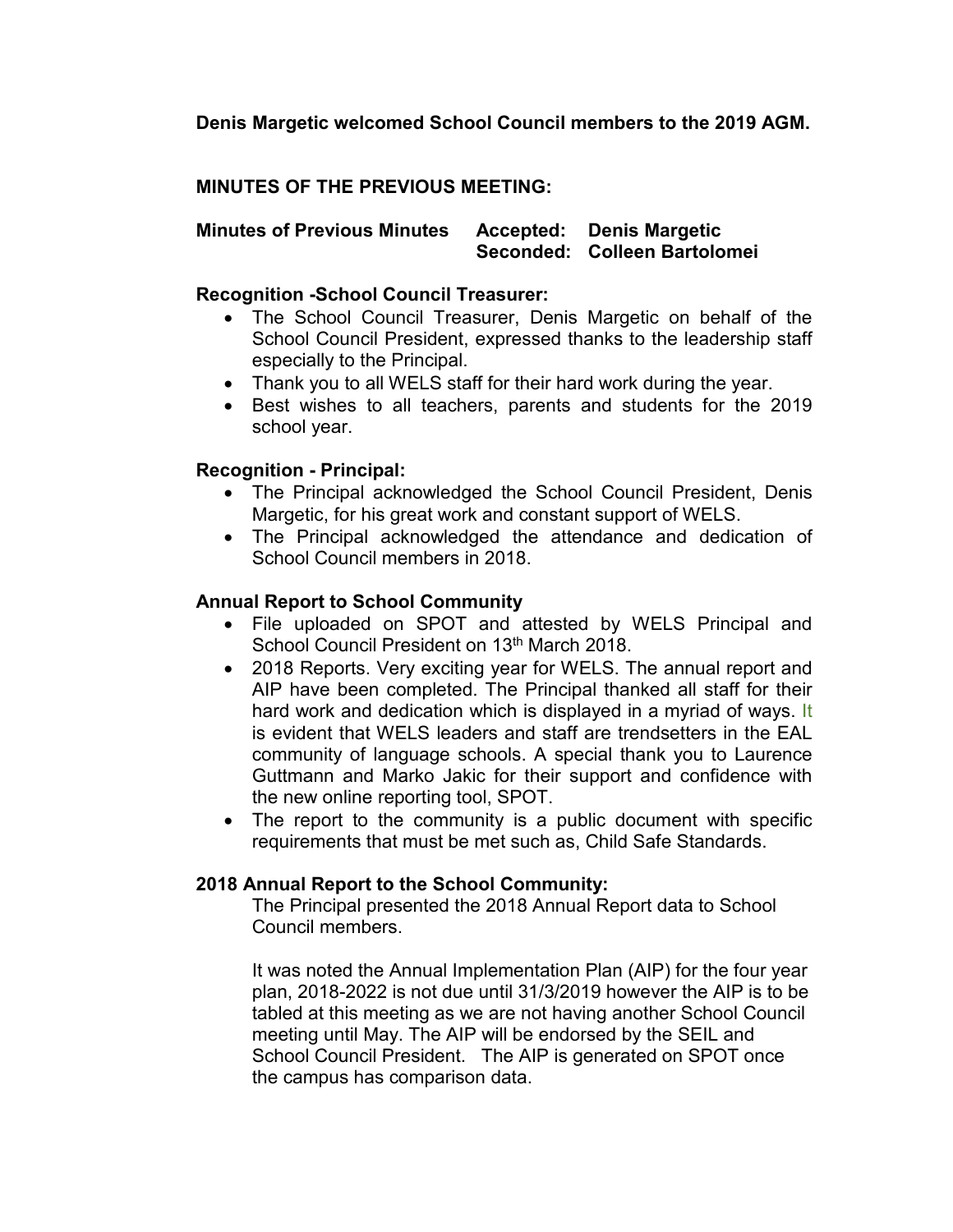## **Framework for Improving Student Outcomes (FISO):**

- Excellence in teaching and learning three dimensions:
	- o Building practice excellence
	- o Excellence in teaching and learning
	- o Health and Wellbeing

It was noted that Positive Behaviour Intervention Supports (PBIS) commenced in the last four years. PBIS has built the capacity of teachers to employ a range of effective positive behaviour interventions/strategies and students have developed a clear understanding of school expectations as a result. It is clear from our data that student behavior has improved: there has been marked improvement in the results of the student Attitude to School Survey (AtoSS) between 2017 and 2018. Parents and students also confirmed the school provided a safe and positive learning environment.

# **Achievement:**

• WELS met all targets especially in primary and secondary curriculum. The review panel agreed that both the goal and the target were met.

#### **Engagement:**

- The 2014-2018 School Strategic Plan for WELS set an engagement goal 'to provide a high quality teaching and learning program which maximized levels of student engagement and connectedness'. The review panel concluded the goal and the target were achieved.
- It was noted there were lower staff absences in 2018.

#### **Wellbeing:**

- The 2014-2018 School Strategic Plan for WELS set a wellbeing goal 'to provide a high quality student wellbeing program which maximized the wellbeing of all students and the target was achieved.
- Students in focus groups also confirmed the school provided a safe and positive learning environment.

#### **Performance Summary:**

• It was noted that WELS is 100% EAL with a total number of 390 students enrolled in 2018, 191 female students and 199 male students.